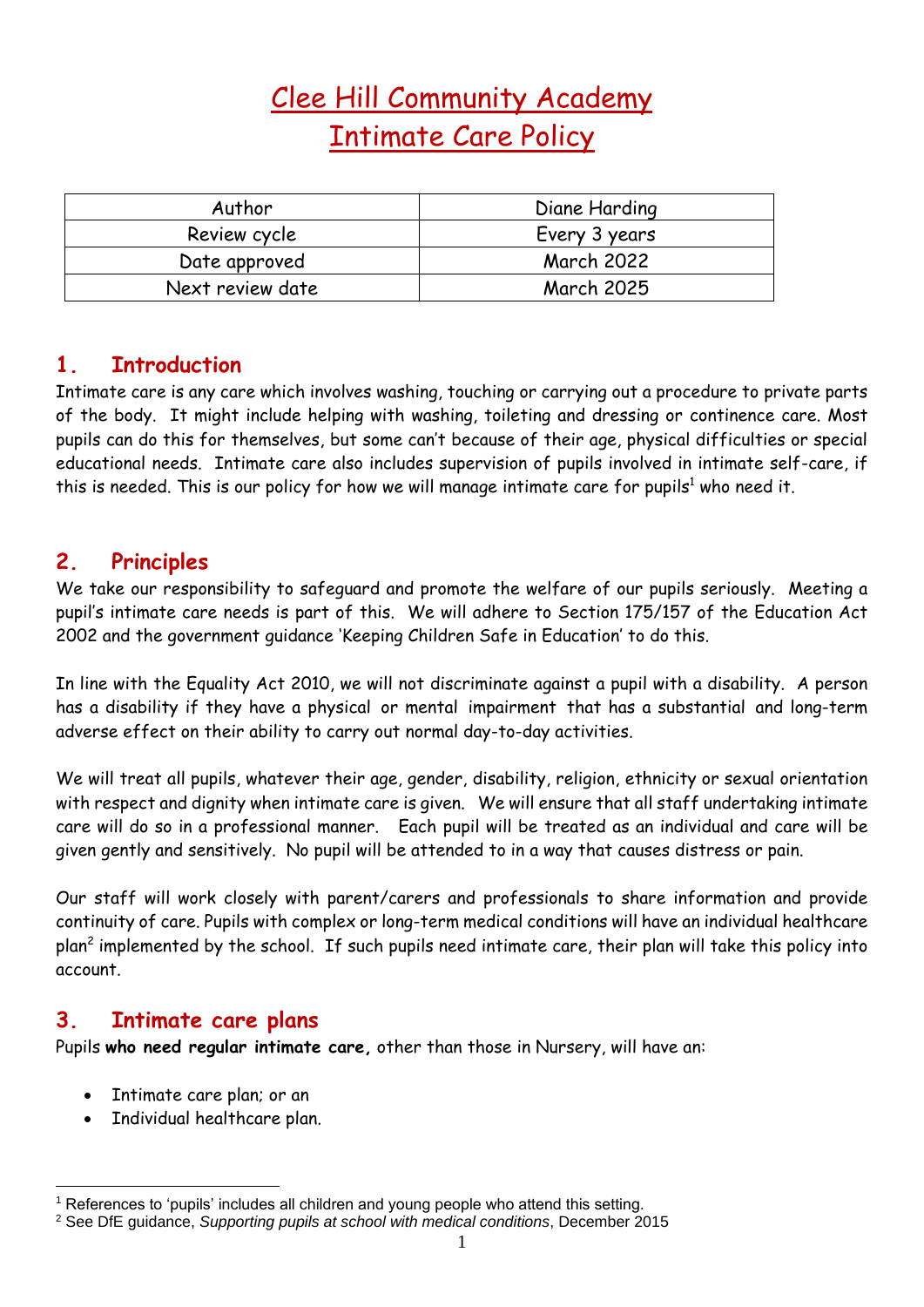This is a written document that explains what will be done, when and by whom. (See Appendix 2)

It will be written with input from the pupil (where possible), parents/carers, school staff and other professionals, such as a school nurse or physiotherapist. Ideally, this will take the form of a meeting. Any historical concerns (such as past abuse) will be taken into account.

If needed, we will agree appropriate terminology for private parts of the body and functions and note this in the plan. The religious views, beliefs and cultural values of pupils and their families will be taken into account.

The child's right to privacy and modesty will be respected. The meeting will consider carefully who will support the pupil with intimate care and if this needs to be more than one person. As far as possible, each pupil will have a choice about who supports them.

We will take into account safer working practice and make sure our processes are transparent.

The plan will be reviewed as necessary, but at least annually. In some cases, the support for a pupil's intimate care needs will be written into their Education, Health and Care (EHC) plan or their SEN Support plan (or equivalent document) rather than an intimate care plan or individual healthcare plan.

A policy statement regarding nappy changing is included in Appendix 1.

# **4. Best practice**

- Pupils will be supported to do as much as they can for their own intimate care needs, taking into account their age and ability.
- The pupil's preferred means of communication will always be used. School staff will always explain or seek the permission of the pupil before starting an intimate care procedure, according to the pupil's age and level of understanding.
- Staff may need to be trained in personal care (e.g. safe moving and handling practice) according to the needs of the pupil.
- Staff will be aware of best practice regarding infection control, including the requirement to wear disposable gloves and aprons where appropriate.
- Staff will be supported to adapt how they support individual pupils when changes happen, such as the onset of puberty and menstruation.
- Only employees of the school will support pupils with intimate care (not students or volunteers). They will have the usual range of safer recruitment checks, including enhanced DBS checks.
- All staff will be aware of the school's confidentiality policy. Sensitive information will be shared only with those who need to know.

# **5. Record keeping**

School staff will inform another member of staff when they are going to assist a pupil with intimate care on their own.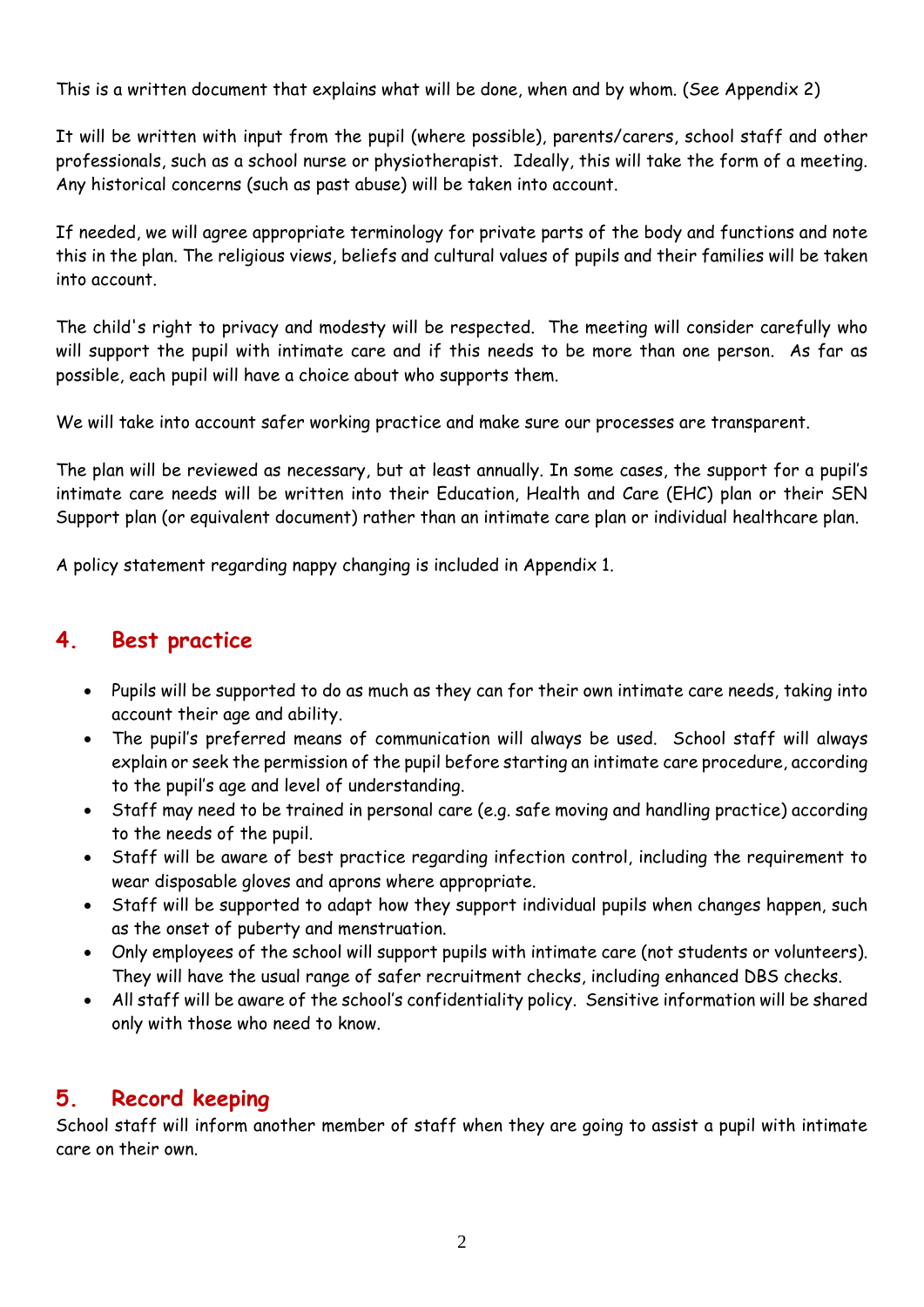A written record will be kept every time a child has an invasive medical procedure, e.g. support with catheter usage. This will be kept in an agreed format.

Accurate records will also be kept when a pupil receives intimate care. These will be brief but will include date, time and any comments, such as changes in the child's behaviour. It will be clear who was present in every case. Records will be kept in the child's file and are available to parents/carers on request.

If a pupil without an intimate care plan (or another support plan) has an 'accident' whilst at school (e.g. wetting or soiling themselves) and they need help with intimate care, the parents/carers will be informed of this on the same day. This may be communicated in person by telephone, dojo or by letter.

# **6. Child Protection**

We recognise that pupils with special educational needs or who are disabled are vulnerable to all types of abuse. The school's child protection policy will be adhered to.

Intimate care involves risks for children and adults as it may involve staff touching private parts of a pupil's body. As such, best practice will be followed and staff will be encouraged to be vigilant at all times, seek advice where relevant and take account of safer working practice. Where appropriate, pupils will be taught personal safety skills according to their age and level of understanding.

If a pupil becomes unusually distressed or unhappy about being cared for by a particular member of staff, this will be reported to the Headteacher. The matter will be investigated at an appropriate level and outcomes recorded. Parents/carers will be contacted as soon as possible. Staffing schedules will be altered until the issue is resolved. The child's needs will remain of upmost importance. Further advice will be taken from outside agencies if necessary.

If a pupil, or any other person, including a staff member, makes an allegation against an adult working at the school this will be reported to the Headteacher (or to the Chair of Governors if the concern is about the Headteacher). See safeguarding policy for more details.

The Headteacher or Chair of Governors will consult the Local Authority Designated Officer in accordance with the school's policy, 'Dealing with Allegations of Abuse against Members of Staff and Volunteers'.

If a member of staff has any concerns about a pupil's presentation, e.g. unexplained marks or bruises etc. they will report these to the Designated Safeguarding Lead or Headteacher immediately. A written record of the concern will be completed. A referral will be made to Children's Services Social Care if appropriate. Parents/carers will be asked for their consent or informed that a referral is necessary prior to this being made. However, this should only be done where such discussion and agreement seeking will not place the child at increased risk of suffering significant harm.

# **7. Medical procedures**

Pupils may need help with medical procedures such as the administration of some medication, managing insulin pumps or colostomy bags.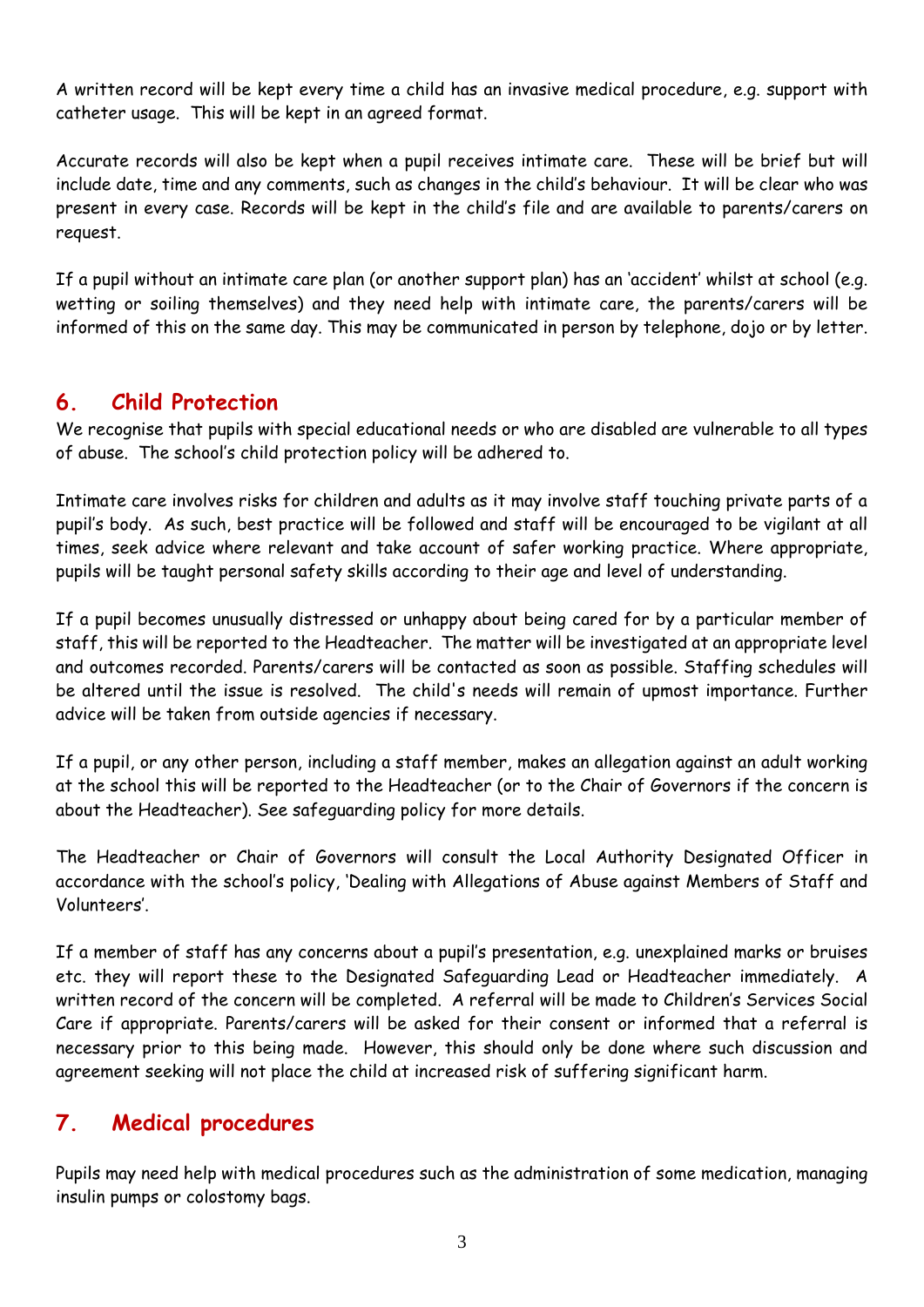These procedures will be discussed with parents/carers and documented in the pupil's individual healthcare plan. They will only be carried out by staff who have been trained. Staff will follow infection control guidelines and ensure that any medical items are disposed of correctly.

Any members of staff who administer first aid will be trained in accordance with Local Authority guidance. If a pupil needs examining in an emergency aid situation, it is best to have another adult present, whilst respecting the child's privacy and dignity.

#### **8. Other policies and documents**

This intimate care policy should be read alongside the schools':

- $\triangleright$  Child protection policy
- ➢ Staff code of conduct and guidance on safer working practice
- ➢ 'Whistle-blowing' and allegations management policies
- $\triangleright$  Supporting pupils at school with medical conditions policy
- $\triangleright$  Health and safety policy and procedures
- ➢ Special Educational Needs and Disability policy.

It should also be read alongside the:

- ➢ Moving and Handling policy for Children's Services
- ➢ DfE guidance 'Supporting pupils at school with medical conditions'.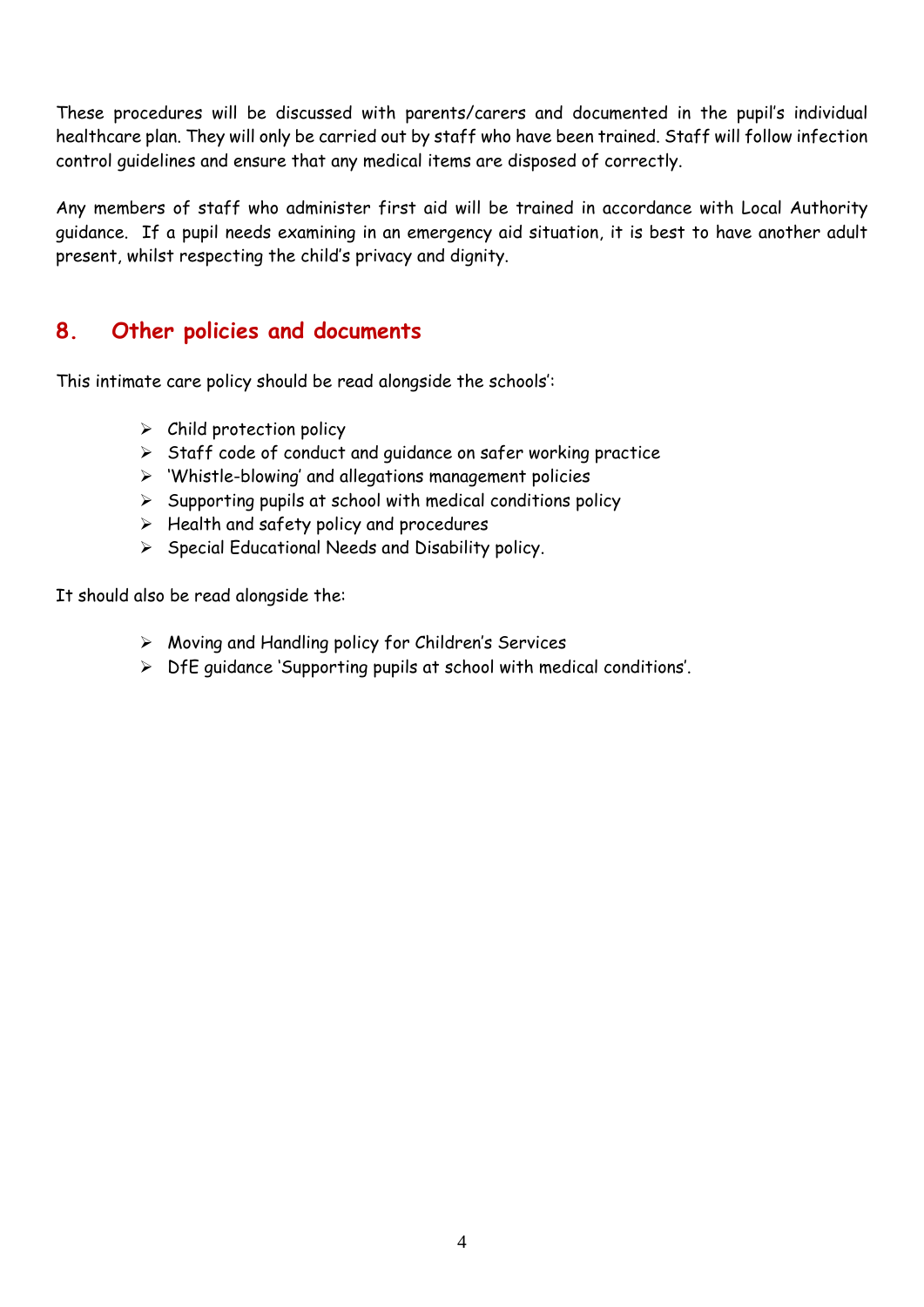#### **Nappy-changing**

No child is excluded from participating in our setting who may, for any reason, not yet be toilet trained and who may still be wearing nappies or equivalent whatever their age. We work with parents towards toilet training at the appropriate age, unless there are medical or other developmental reasons why this may not be appropriate at the time. We make necessary adjustments to our bathroom provision and hygiene practice in order to accommodate children who are not yet toilet trained. We see toilet training as a self-care skill that children have the opportunity to learn with the full support and nonjudgemental concern of adults.

#### **AIMS**

The aims of this policy and associated guidance are:

- To safeguard the rights and promote the welfare of children
- To provide guidance and reassurance to staff who are required to change a child's nappy
- To assure parents/carers that staff are knowledgeable about personal care and that their individual concerns are taken into account
- To protect children from discrimination, and ensure inclusion for all.

# **Basic Principles**

At Clee Hill Community Academy, we will bear in mind the following principles when nappy changing:

- Children have the right to feel safe & secure
- Children will be respected and valued as individuals
- Children have a right to privacy/dignity when staff are meeting their needs
- Children are supported in their understanding of toileting procedures so that they are led to independence.

# **Vulnerability to Abuse**

We will ensure that all staff are familiar with our Safeguarding Children Policy and Procedures to develop children's resilience and to protect them from any form of abuse. It is important that children are changed in reassuring and caring way by their key person or another member of staff they have a close relationship with, and it is important that we signal our intention to change a child's nappy and ask for the child's consent, as appropriate for their development. That means we do not give children the message that just anyone can pick them up, take them off and undress them. Staff should always change children in the nappy-changing areas which allow for privacy but which are not closed off. This is part of making sure we have a culture of openness which safeguards children and ensures all adults follow safe working practices.

# **Working with Parents/Carers**

We will work with parents when attending to nappy changing routines.

• Where parents are present they will be asked to change their own child's nappy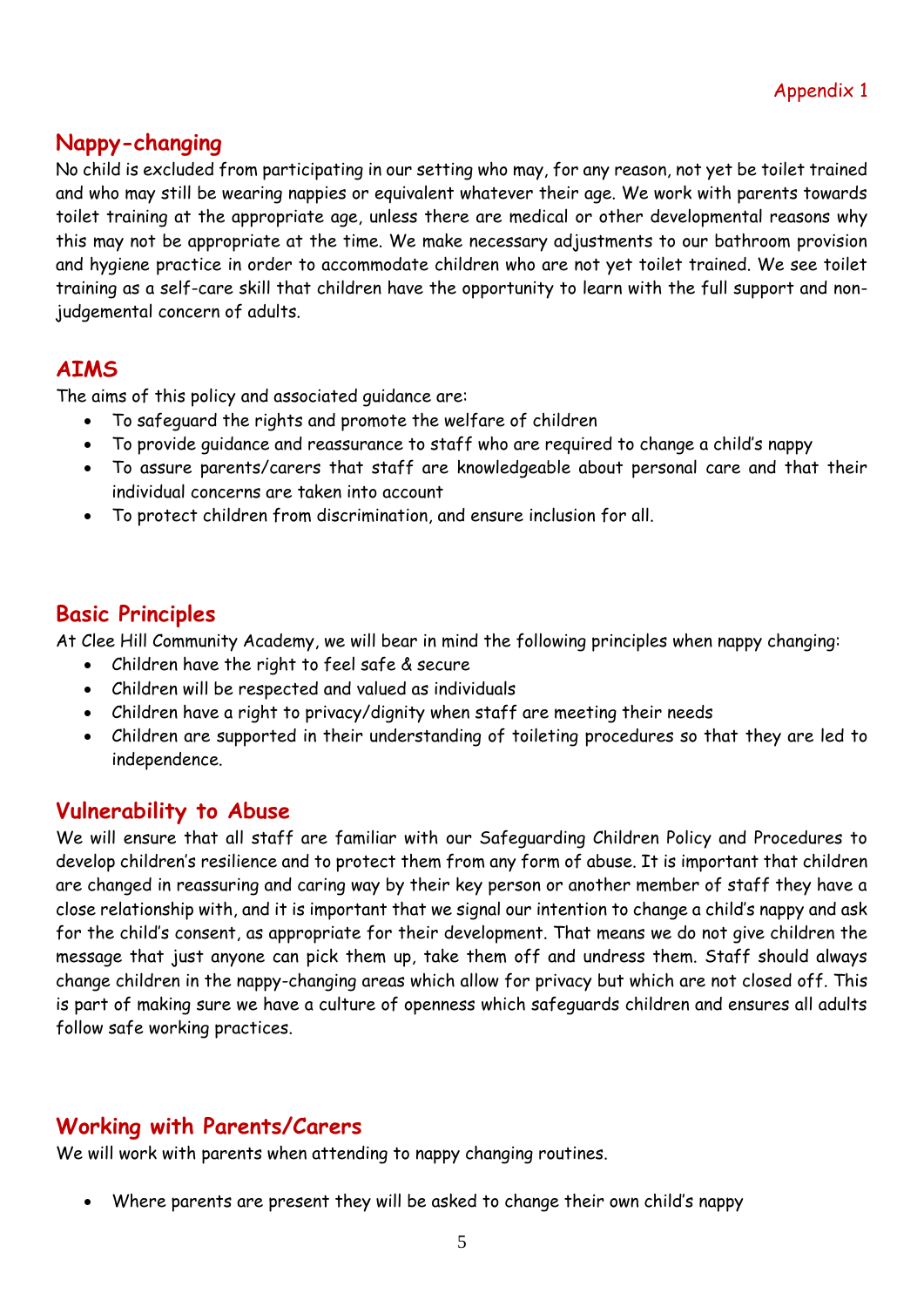- If a child has any disability or medical needs that may affect their personal care routine, a Health Care Plan will be drawn up in agreement with parents/carers
- Parents will be asked when their child first starts at the nursery whether or not their child has any special words/actions/particular needs during their nappy changing procedure
- Any significant observations made during a nappy changing procedure will be notified to the parents at the end of the session (i.e. badly soiled nappy/strong urine etc.)

# **Achieving Continence**

At Clee Hill Community Academy, we will encourage all of our children to achieve continence when they exhibit signs that they are ready. This will be achieved through modelling, positive praise, working with parents and having high expectations. In addition, key persons ensure that nappy changing is relaxed and a time to promote independence in young children.

# **Protection for Staff**

- As far as possible, a familiar adult who they are happy and secure with.
- Staff will be trained in good working practices which comply with Health and Safety regulations as set out in our Health and Safety Policy under Toilet and Nappy Changing.
- Staff will inform other Key Workers discreetly that they are taking the child to carry out a care procedure
- Each instance of intimate care will be recorded by the adult who undertook the care with details recorded of: what was carried out, who under took the task, when it happened (time and date).
- If a situation occurs that causes staff concern, a second member of staff should be called if necessary and the incident reported to the line manager and recorded
- Where staff are concerned about a child's actions or comments whilst carrying out the personal care procedure, this should be recorded and discussed with the lead for safeguarding immediately
- Risk Assessments will be carried out for Toileting and Nappy Changing procedures
- Staff will be trained in the area of Intimate/Personal care for children with specific needs and procedure for safe moving and handling with children using the steps up to the changing area independently, with support if needed.

# **Nappy Changing Procedure**

We will follow the Nappy changing Procedure below:

- Gather all the necessary items needed before each nappy change, for example, nappy, wipes, nappy sack, cream if necessary (where cream is used the child should have their own named cream and written permission obtained from the parent).
- Wash and dry your hands.
- Put on gloves and apron. You should use a new set of gloves and apron for each nappy change.
- Approach the child and say or sign that it's time for a nappy change.
- Support the child on to the nappy changing unit if required
- Remove the child's clothing to access the nappy. Remove the nappy and place it inside the nappy sack.
- If the child's clothes are soiled, they should be bagged separately and sent home, they should not be rinsed by hand.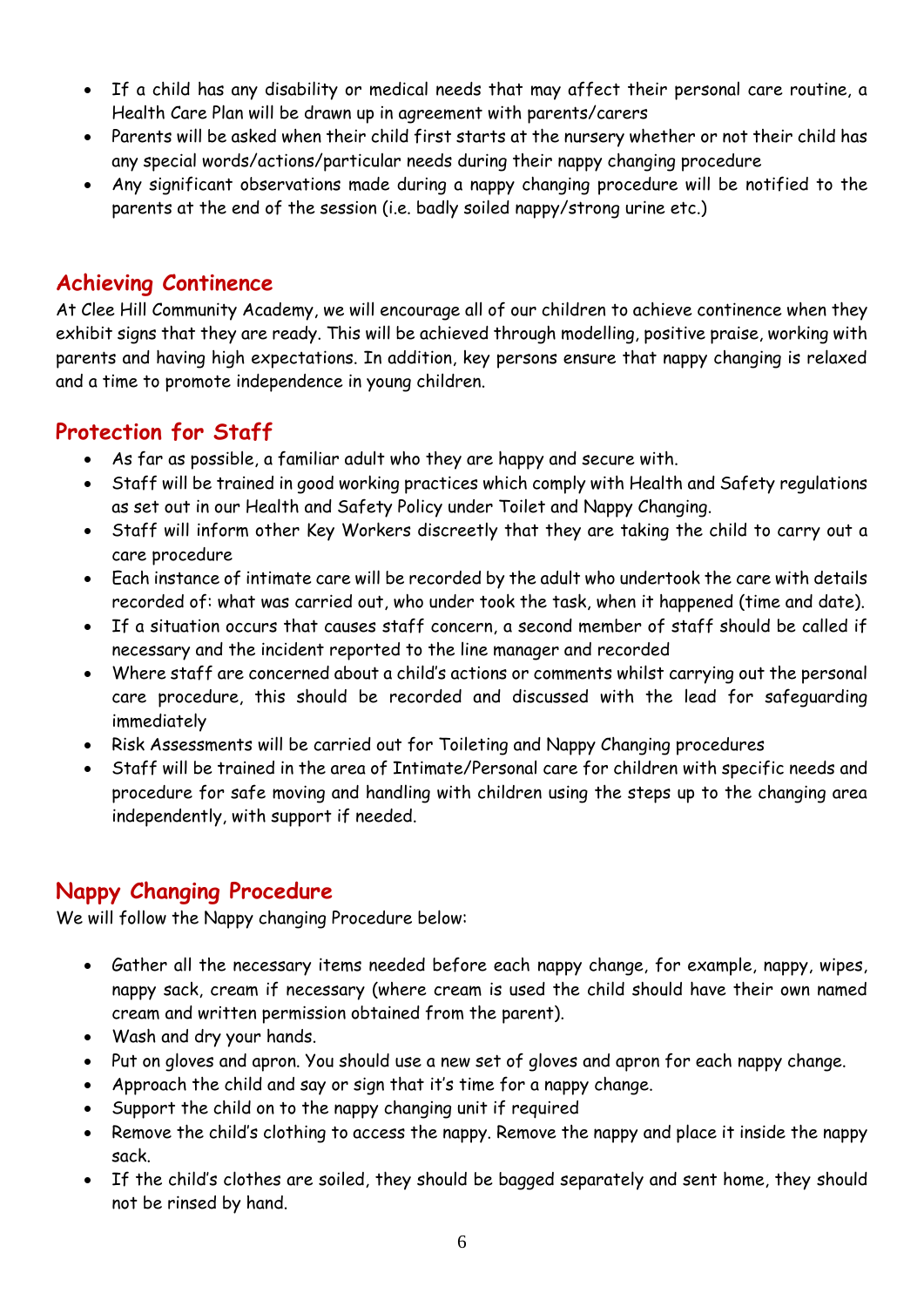- Using the wipes, clean the child from front to back and place the used wipes in the nappy sack. Tie the nappy sack and put it in a pedal operated bin.
- Whilst changing, we encourage children to sing with the adult changing to provide a more relaxed secure environment.
- Put on a clean nappy and apply cream if necessary (see above).
- Take off the gloves and apron and place them in a pedal operated bin.
- Dress the child.
- Always help the child to wash their hands using liquid soap, warm water and paper towels.
- Wash your hands using liquid soap, warm water and paper towels.
- Take the child back to the room.
- Return to the nappy changing area, clean the changing mat, surrounding area and underneath the mat before leaving to dry. Then wash and dry your hands.
- Record nappy change in the changing children folder.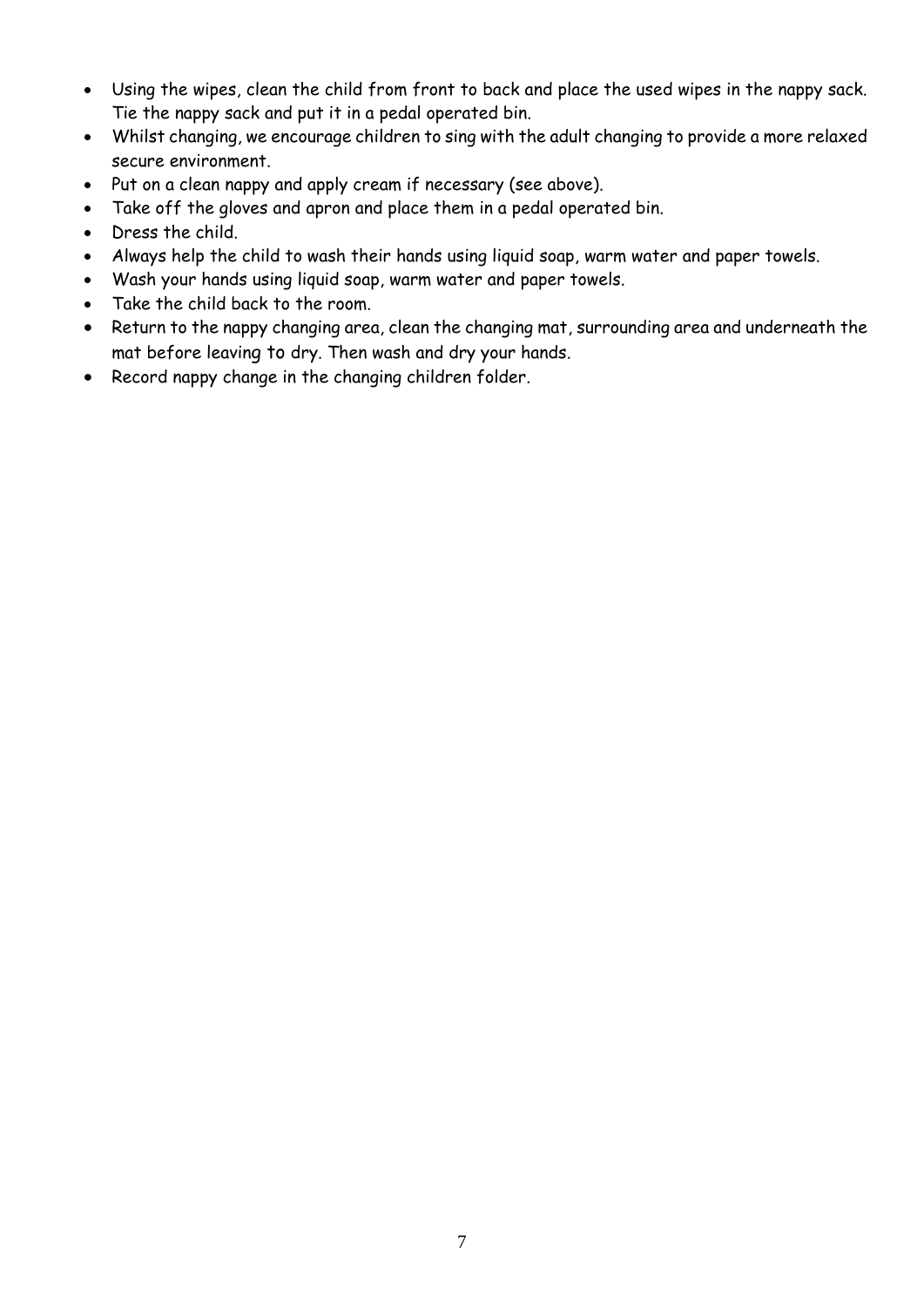# Intimate care plan

Date of meeting …………………………………. Review date………………………………………..

| Child's name         |                                                                                                                                                               |
|----------------------|---------------------------------------------------------------------------------------------------------------------------------------------------------------|
| Date of Birth        |                                                                                                                                                               |
| Address              |                                                                                                                                                               |
| Parent/ Guardian     |                                                                                                                                                               |
| Medical needs        |                                                                                                                                                               |
| Class                |                                                                                                                                                               |
|                      | *Please note that many classes in the main school will be unable to release 2<br>members of staff for intimate care. Therefore, one adult will be supervising |
|                      | the child                                                                                                                                                     |
| Adult assisting      |                                                                                                                                                               |
|                      | *Please note: this will not always be the same adult but this records show who<br>are the most likely adults to assist.                                       |
| What can the child   |                                                                                                                                                               |
| do independently?    |                                                                                                                                                               |
| What may they        |                                                                                                                                                               |
| need more support    |                                                                                                                                                               |
| with?                |                                                                                                                                                               |
| Any specific         |                                                                                                                                                               |
| arrangement to       |                                                                                                                                                               |
| consider             |                                                                                                                                                               |
| Alternative          |                                                                                                                                                               |
| arrangements         |                                                                                                                                                               |
| Would parents like   |                                                                                                                                                               |
| us to agree on the   |                                                                                                                                                               |
| terminology used     |                                                                                                                                                               |
| for private parts?   |                                                                                                                                                               |
| Any religious views, |                                                                                                                                                               |
| beliefs and cultural |                                                                                                                                                               |
| values etc?          |                                                                                                                                                               |
| Location / where     |                                                                                                                                                               |
| equipment is stored  |                                                                                                                                                               |
| Consent              | By signing this form, I agree that I have read the intimate care policy and give                                                                              |
|                      | permission for the assistance detailed below to be provided to my child and                                                                                   |
|                      | will advise the school of any changes that may affect this provision.                                                                                         |
| Pupil                |                                                                                                                                                               |
| Parent/ Carer        |                                                                                                                                                               |
| Member of<br>staff   |                                                                                                                                                               |
| completing<br>the    |                                                                                                                                                               |
| form                 |                                                                                                                                                               |
| Headteacher/         |                                                                                                                                                               |
| senior leader        |                                                                                                                                                               |

Plan to be reviewed as required (minimum of annually)